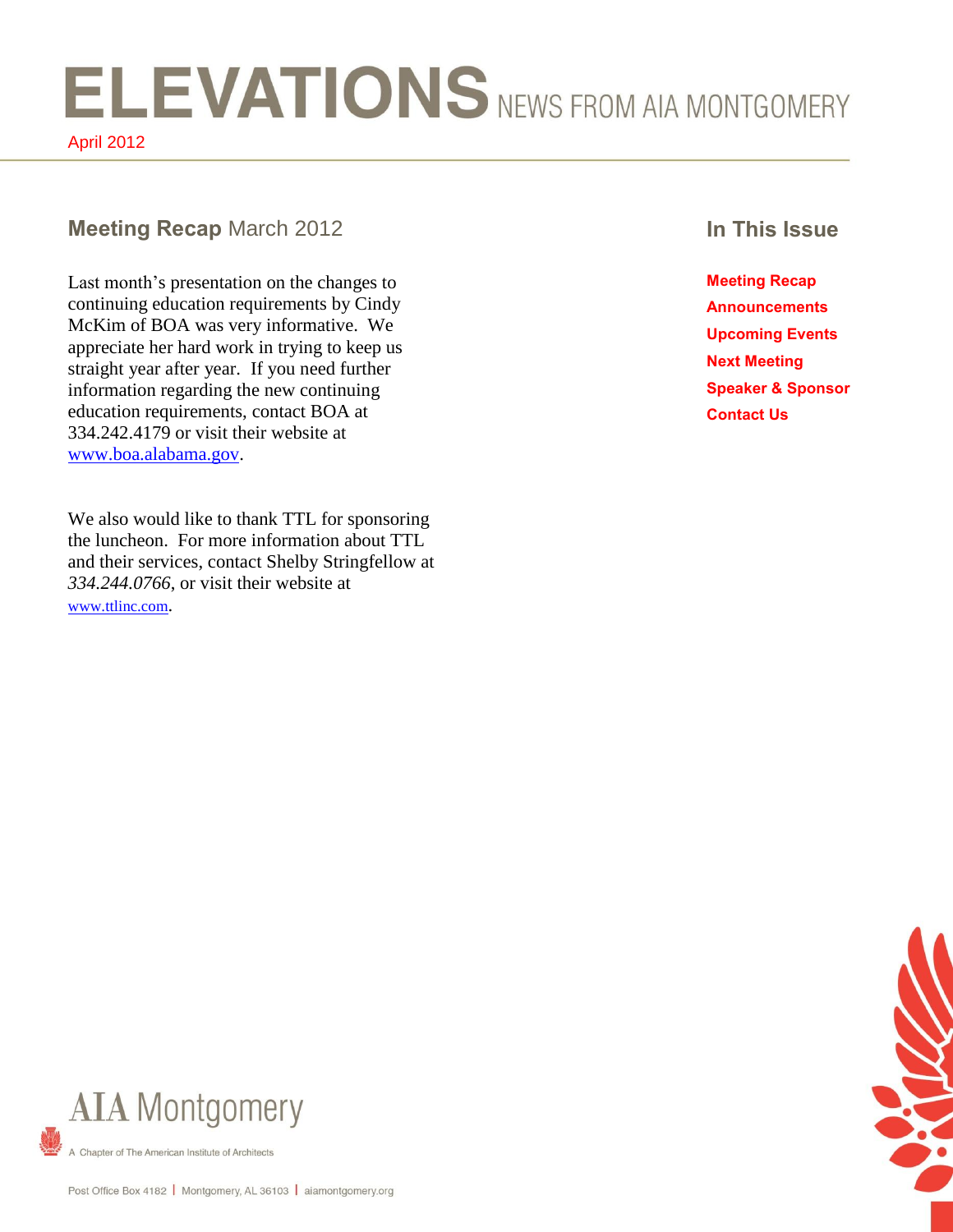### **Announcements**

Code Officials Association of Alabama (COAA) annual Vendor and Education Conference is being held May 21-24, 2012 at Guntersville State Park. The International Code Council is presenting a two day seminar titled **"When Disaster Strikes, a Disaster Response Institute."**

Also**, Dennis Miles of Evan Terry and Associates** is providing training on several accessibility topics.

Call for Nominations:

The **Southeast Chapter of the Society of Architectural** 

**Historians** seeks nominations for the Best of the South: Preserving Southern Architecture Award. This annual award honors a project that preserves or restores an historic building, or complex of buildings, in an outstanding manner and that demonstrates excellence in research, technique, and documentation. Projects in the twelve-state (Alabama, Arkansas, Florida, Georgia, Kentucky, Louisiana, Mississippi, North Carolina, South Carolina, Tennessee, Texas and Virginia) region of SESAH that were completed in 2010 or 2011 are eligible.

Nominations should consist of no more than two typed pages of description, and be accompanied by hard copy illustrations and any other supporting material. A cover letter should identify the owner of the project, the use of the building(s), and the names of all the major participants of the project. Send three (3) copies to Cartledge Blackwell, 310 Marine Street, Mobile, AL, 36604 Questions:

cartblackwell@gmail.com[<mailto:cartblackwell@gmail.com](mailto:cartblackwell@gmail.com) > Deadline: July 1, 2012.

*Our Constituents hard at work on Capitol Hill during Grassroots in February*



*Cindy McKim addresses changes to Continuing Education requirements at the March luncheon*





# **ELEVATIONS**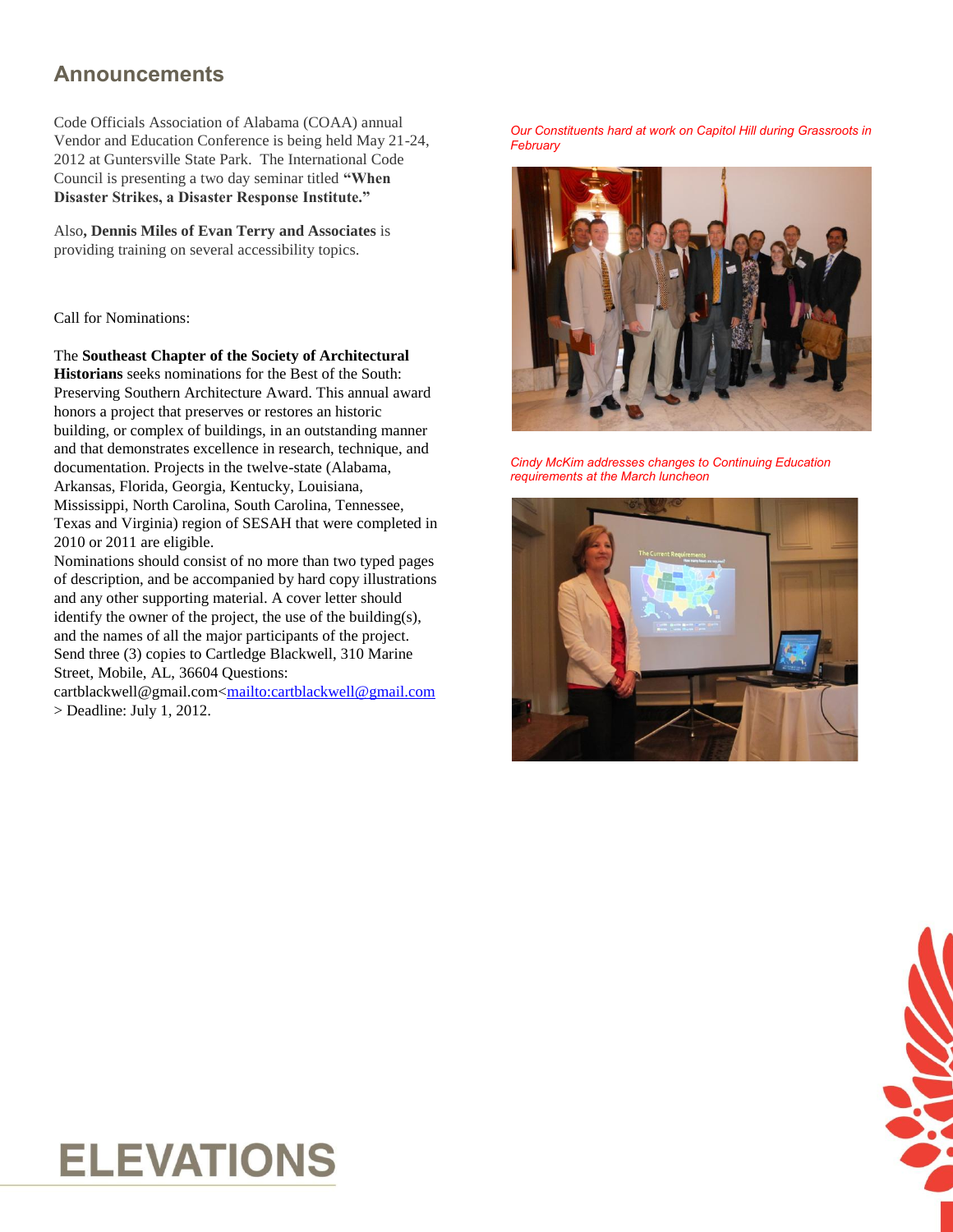# **Next Meeting** April 18, 2012

# Join us for the **Montgomery Chapter AIA Luncheon**

The luncheon this month will be held at **The Montgomery Country Club**, downstairs in the Montgomery Room. Lunch will be served at 11:45PM.

## **Speaker & Sponsor**

The **April** meeting is being sponsored by **Roess Collier of Concrete by Design** in Montgomery.

Mr. Collier manufactures precast concrete pavers for interior and exterior applications in a variety of colors and sizes.

For more information about Concrete by Design, call Roess at 334.799.2058

#### **Speaker**

Our speaker this month will be **Ginger Whitaker** of **CENTIVA**.

gwhitaker@centiva.com

The topic of discussion is **"Understanding Vinyl"**

*Concrete by Design provided the pavers, bullnose treads and risers for this renovation project in Dothan, Alabama designed by Andy Smith Architecture.*





# **ELEVATIONS**